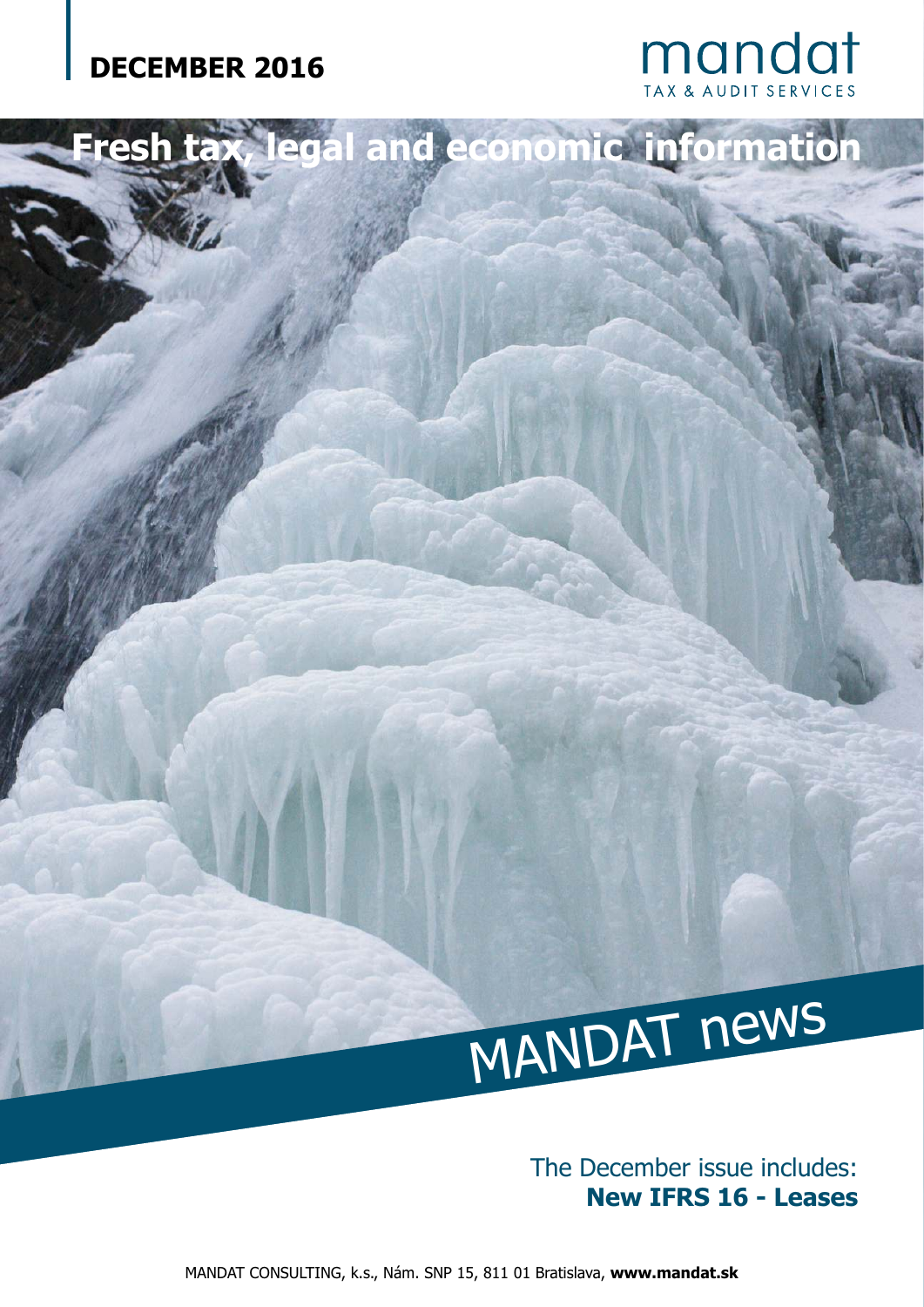

## **NEW IFRS 16 - LEASES**

After nearly ten years, a new IFRS related to leases has been issued. It will come into force on 1 January 2019. Based on the EFRAG (European Financial Reporting Advisory Group) schedule, its approval for use in the EU is expected in 2017. The aim of this new IFRS 16 is to ensure convergence between IFRS and US GAAP (United States Generally Accepted Accounting Principles).

As of the transition date (1 January 2019) from old leasing regulation (IAS 17, IFRIC 4, SIC-15, SIC-27) to the new regulation (IFRS 16), **it is not** necessary to reassess old contracts whether or not they meet the definition of a lease under IFRS 16. Recognition of leases under IFRS 16 will be applicable only to new leasing contracts and/or for contracts amended after the date of transition to the new standard.

Lease is defined as a contract or a part of contract which provides the right **to control** the use of certain identifiable assets over a certain period and for consideration.

IFRS 16 fundamentally changes the approach to reporting of leasing contracts **on part of the lessee** and refines the regulations related to leases on part of the lessor.

### **The lessee**

- ? Does not distinguish leasing contracts to finance and operating leases anymore
- ? Assesses whether or not rental contracts contains a lease
- ? All leases will be included in the balance sheet

### **The lessor**

- ? Distinguishes leasing contracts to finance and operating leases
- ? Examples of classification and indicators included in IAS 17 are applicable

## **How do these changes impact the lessee?**

### **Statement of financial position (the balance sheet)**

the leased asset shall be recognized as an asset with the right to use ("right of use asset") and at the same time as a lease liability

|                                | <b>IAS 17</b>           |                         | <b>IFRS 16</b>    |
|--------------------------------|-------------------------|-------------------------|-------------------|
|                                | <b>Financial leases</b> | <b>Operating leases</b> | <b>All leases</b> |
| <b>Assets</b>                  | <b>YES</b>              | NO.                     | <b>YES</b>        |
| <b>Liabilities</b>             | <b>YES</b>              | NO.                     | <b>YES</b>        |
| <b>Balance sheet total</b>     |                         |                         | <b>INCREASE</b>   |
| <b>Off-balance sheet items</b> | NO                      | <b>YES</b>              | NO                |



e-mail: **martin.siagi@mandat.sk** Tel.: +421 2 571042-14 Martin Šiagi

m.

n

 $\Box$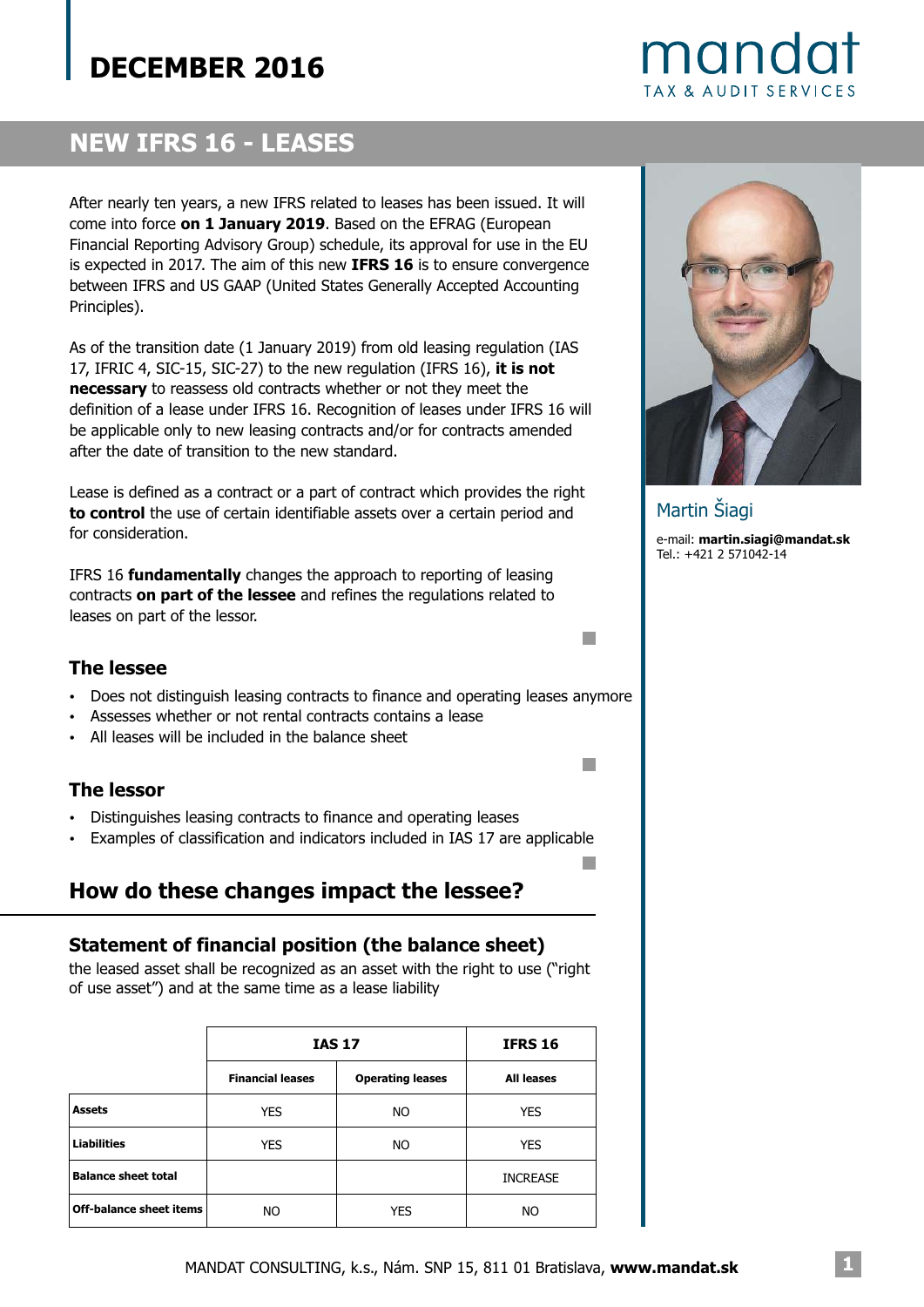

# **NEW IFRS 16 - LEASES**

Based on the above table, this change will impact those entities that currently report significant off-balance sheet leases (i.e. that have operating leases).

## **Profit or loss statement and other comprehensive income report**

the current cost of operating leases will be replaced by asset depreciations with the right to use and by interest calculated from the lease liability.

|                           | <b>IAS 17</b>           |                         | <b>IFRS 16</b>    |
|---------------------------|-------------------------|-------------------------|-------------------|
|                           | <b>Financial leases</b> | <b>Operating leases</b> | <b>All leases</b> |
| <b>Operating costs</b>    | NO.                     | <b>YES</b>              | NO.               |
| <b>EBITDA</b>             |                         |                         | <b>INCREASE</b>   |
| <b>Depreciation</b>       | <b>YES</b>              | NO.                     | <b>YES</b>        |
| <b>Operating profit</b>   |                         |                         | <b>INCREASE</b>   |
| <b>Financial expenses</b> | <b>YES</b>              | NO                      | <b>YES</b>        |



T.

**College** 

Jana Princová

e-mail: **jana.princova@mandat.sk** Tel.: +421 2 571042-35

Based on the above table, the financial indicators will change – the loan burden and the interest coverage indicators will worsen (due to an increase in financial costs) and, on the other hand, the profitability indicators will improve due to the reduction in operating costs (e.g. EBITDA - earnings before interest, taxes and depreciation of tangible and intangible assets). Many clients have reward schemes for its managers linked precisely to the positive trend of this indicator.

## **Cash Flow statement**

the payment of the lease liability and the interest expenses paid will be reported as financial or operating activity.

The new IFRS 16 offers the lessee with the possibility of using optional exemptions (not mandatory exemptions), under which the defined asset can be assessed as currently defined operating lease under IAS 17:

## **Short-term leases**

- ? Leases with a duration of less than 12 months without a purchase option (i.e. the option to buy)
- They will be assessed based on the class of the underlying assets, i.e. grouping of similar assets
- ? Modification of the lease or the alteration of the lease term is considered as a new lease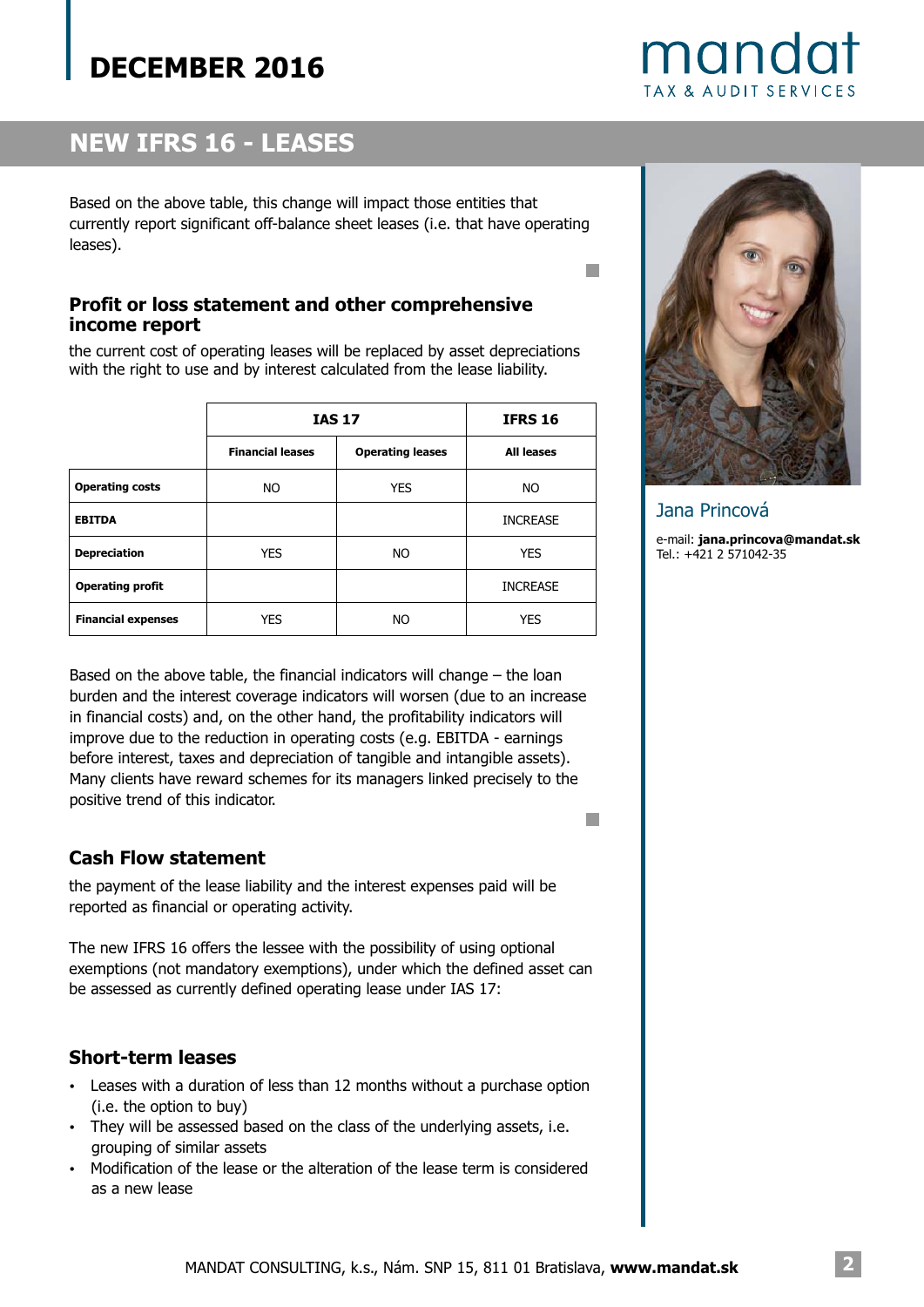

## **NEW IFRS 16 - LEASES**

## **Leasing of assets of small value (the so-called minor assets)**

- ? This concerns assets worth less than EUR 5,000 (this is a recommended value, but each reporting entity has to adopt own value in its internal directive)
- $\bullet$ Small value is assessed individually based on the valuation of individual leases
- ? E.g. tablets, computers, phones, copiers, furniture
- ? If these assets are leased further this exemption cannot be used
- Utilization of the low-value assets should not be dependent on the utilization of other assets

## **Evaluation of leases on part of the lessee in**

## **accordance with IFRS 16**

#### **Asset with the right to use**

At the beginning of the lease term, at the acquisition cost ("at cost"):

- The present value of lease payments outstanding as at the beginning of the lease
- Plus lease payments paid before the start of the lease
- **Minus** any lease incentives received
- Plus ancillary transaction costs
- Plus the estimated costs of removal, dismounting and disposal of the assets

Subsequent valuation:

The asset is depreciated over its useful life. Any impairment must be taken into account (i.e. the "impairment test") as well as any value adjustment due to revaluation of the liability

### **Lease liability**

At the commencement of the lease, at the present value of the lease payments outstanding as at the given date (implicit and/or incremental interest rate is used for discounting)

Subsequent valuation:

- Initial valuation of the lease liability
- Plus interest expenses
- Minus lease payments paid
- Plus/minus revaluation of the liability resulting from a modification of the lease (e.g. the extension of the lease term)



#### Marian Vojtek

m,

**The State** 

 $\Box$ 

e-mail: **marian.vojtek@mandat.sk** Tel.: +421 2 571042-22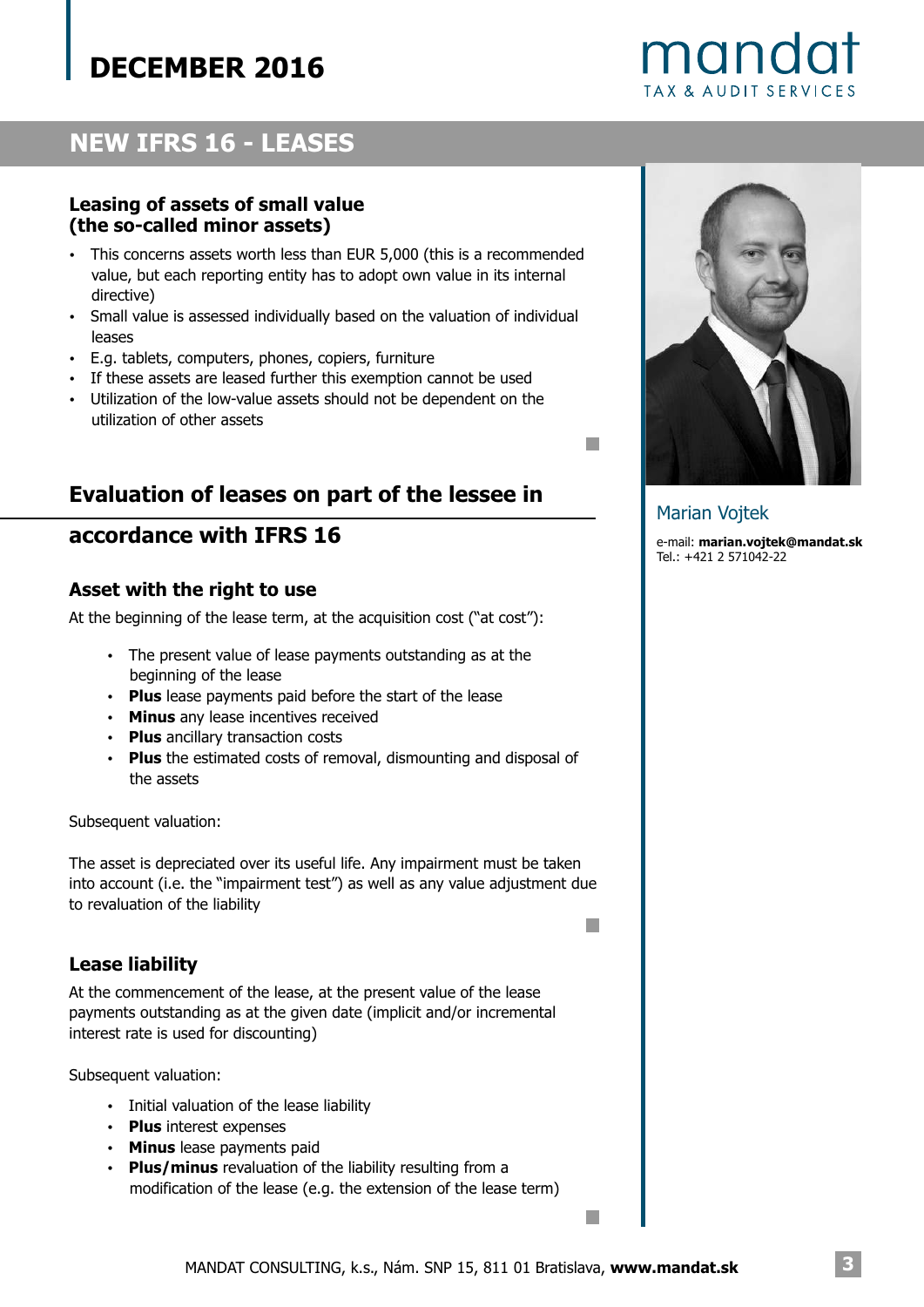

## **NEW IFRS 16 - LEASES**

## **How should a company prepare for the transition**

## **to IFRS 16?**

We recommend that companies assess the impact of the new standard on any contracts that are currently being negotiated and/or contemplated. It is essential to develop the so-called project plan for the revaluation of operating leases and ensure a training of the staff of the financial department on the new accounting requirements.

We are aware that this issue is so complex that it is not possible to deal with it in Mandat News in a comprehensive manner. Our goal is to prepare the affected clients for the upcoming changes in international accounting standards before they become effective. Our experts are always available to help you in solving practical issues with the application of IFRS 16.



e-mail: **roman.ferjanc@mandat.sk** Tel.: +421 2 571042-12 Roman Ferjanc

## **NOT TO BE MISSED**

### **Important dates**

Overview of important dates in the December 2016 can be found on our website:**http://www.mandat.sk**

 $\Box$ 

 $\Box$ 



## Robert Jex e-mail: **robert.jex@mandat.sk**Tel.: +421 2 571042-13